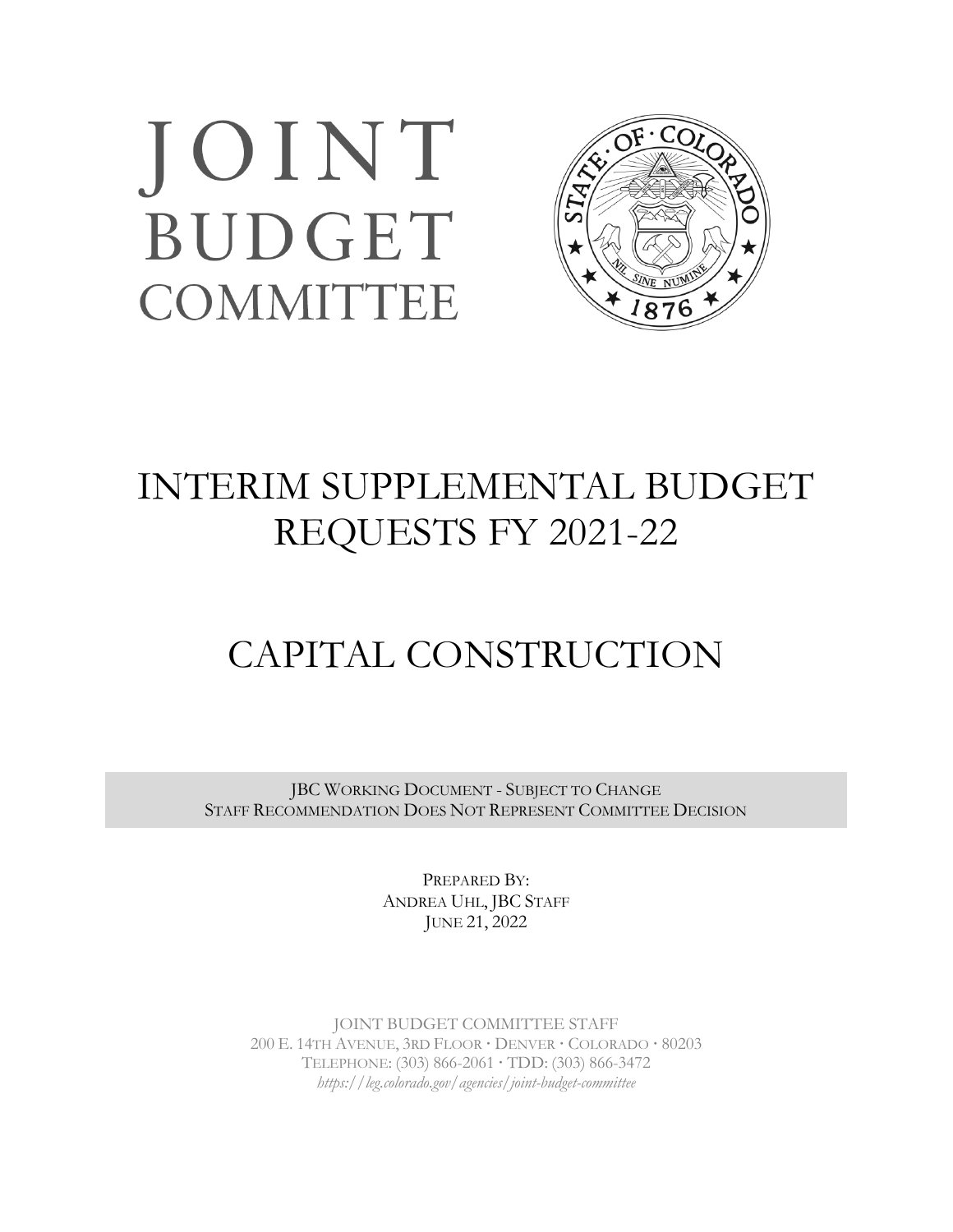## **CONTENTS**

| Attachments: CDC approval letter and supporting documents |  |
|-----------------------------------------------------------|--|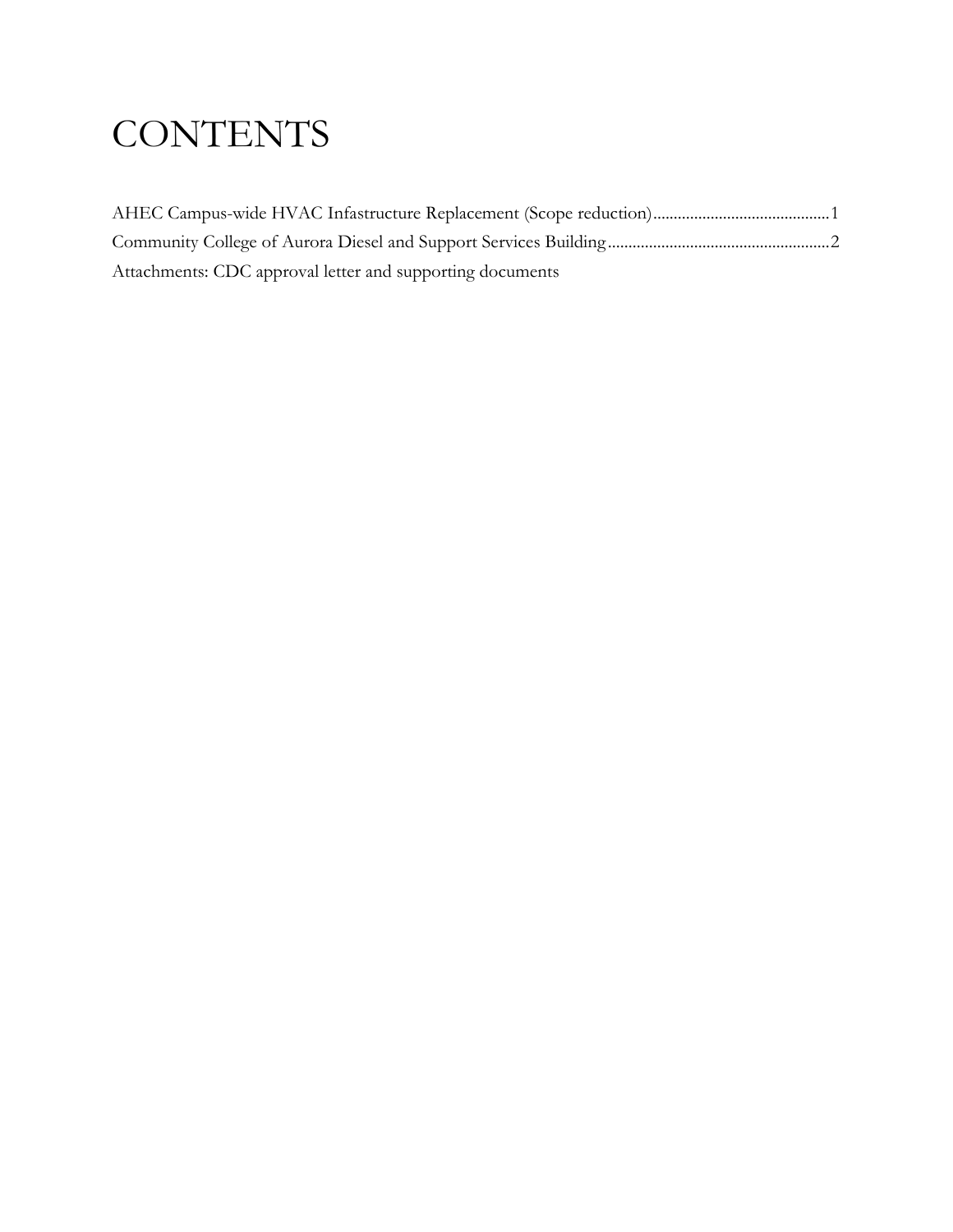### INTERIM SUPPLEMENTAL REQUESTS

#### AHEC CAMPUS-WIDE HVAC INFRASTRUCTURE REPLACEMENT (SCOPE REDUCTION)

|               | <b>REQUEST</b> | <b>RECOMMENDATION</b> |
|---------------|----------------|-----------------------|
| <b>TOTAL</b>  | \$0            | \$0                   |
| <b>FTE</b>    | 0.0            | $0.0^{\circ}$         |
| General Fund  |                | $^{(1)}$              |
| Cash Funds    |                | $^{()}$               |
| Federal Funds |                | $^{()}$               |

**Does JBC staff believe the request satisfies the interim supplemental criteria of Section 24-75-111, C.R.S.?** [The Controller may authorize an overexpenditure of the existing appropriation if it: (1) Is approved in whole or in part by the JBC; (2) Is necessary due to unforeseen circumstances arising while the General Assembly is not in session; (3) Is approved by the Office of State Planning and Budgeting (except for State, Law, Treasury, Judicial, and Legislative Departments); (4) Is approved by the Capital Development Committee, if a capital request; (5) Is consistent with all statutory provisions applicable to the program, function or purpose for which the overexpenditure is made; and (6) Does not exceed the unencumbered balance of the fund from which the overexpenditure is to be made.] **NO**

#### **Does JBC staff believe the request meets the Joint Budget Committee's supplemental criteria? YES**

[An emergency or act of God; a technical error in calculating the original appropriation; data that was not available when the original appropriation was made; or an unforeseen contingency.]

**Explanation:** This request was submitted to the CDC on March 31, 2022 as a regular supplemental and approved by the CDC on April 14, 2022. Therefore, JBC staff does not agree that this request is "due to unforeseen circumstances arising while the General Assembly is not in session". However, given the practical impossibility that the General Assembly could have addressed this issue in the final four weeks of the legislative session, JBC staff feels it is appropriate to consider this item as an interim supplemental request resulting from an unforeseen contingency.

DEPARTMENT REQUEST: The Auraria Higher Education Center requests a non-monetary scope reduction to the Campus-wide HVAC Infrastructure Replacement project in the FY 2021-22 Long Bill due to severe cost increases. The request reduces the scope of the project from nine buildings and 1,250,000 impacted square feet to three buildings and 800,000 square feet.

CDC APPROVAL: The Capital Development Committee approved the request on April 14, 2022.

STAFF RECOMMENDATION: Staff recommends that the Committee approve the non-monetary scope change as requested.

#### STAFF ANALYSIS:

AHEC is requesting a scope change to reduce the number of buildings that will be completed with the existing \$20.6 million FY 2021-22 appropriation from nine to three due to extreme cost escalations driven by inflation and supply chain issues. An engineering firm was selected for the project in October 2021, and AHEC received cost estimates in January/February of 2022. At that time, costs were 180 percent over what was budgeted for the first three buildings in the project (Central Classroom, West Classroom, and North Chiller Plant).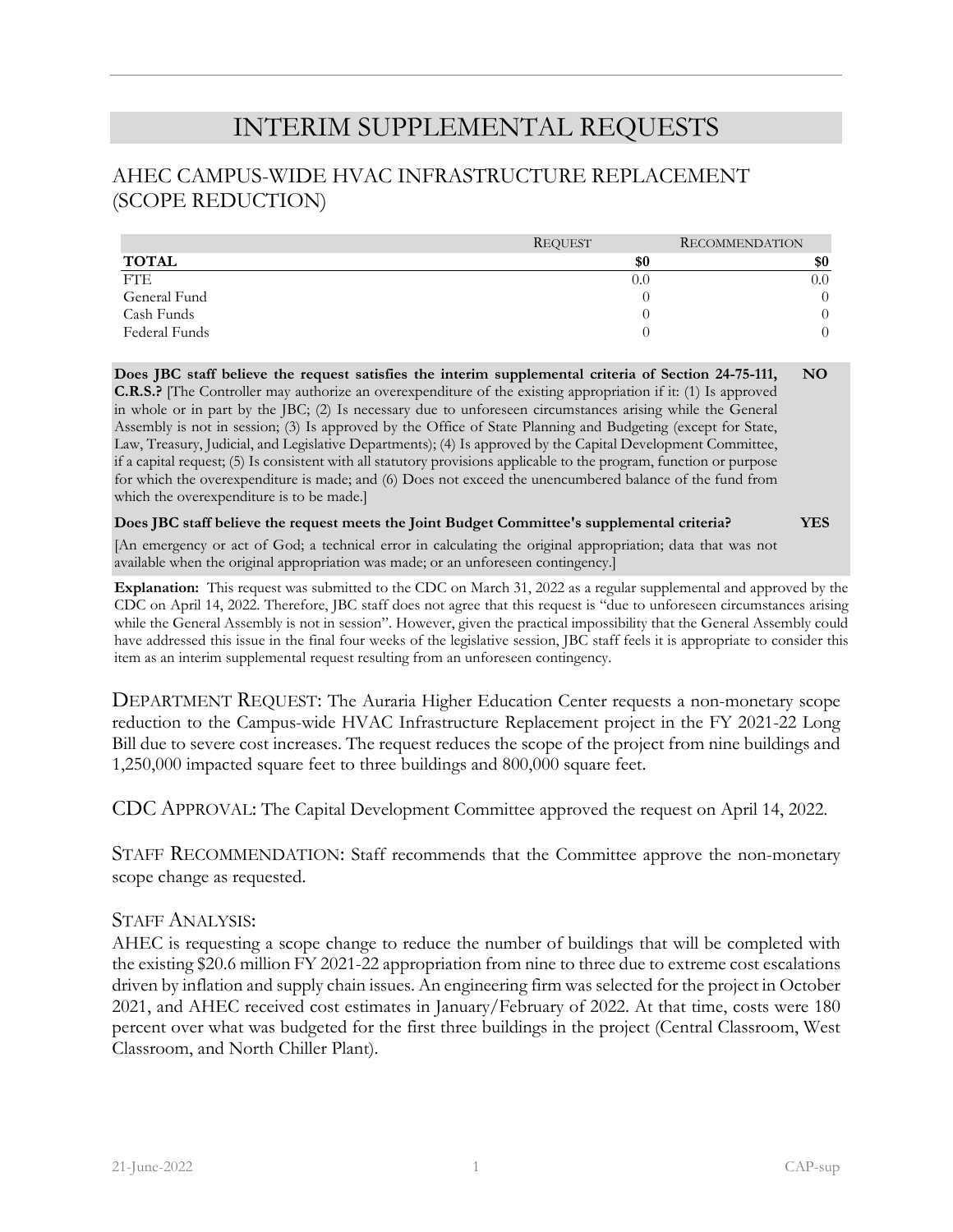The estimated cost to complete the first three buildings alone now adds up to approximately 80 percent of the original budget. AHEC estimates that they will be \$25.0 million short to complete all nine buildings as originally planned. The requested changes leave approximately \$2.0 million of the original appropriation available for project design for the full nine-building scope. AHEC plans to submit a request to complete the remaining buildings as its number one priority for FY 2022-23.

The Office of the State Architect has frozen the project funds and will not allow AHEC to seek bids for work on the first three buildings until the scope reduction is officially approved by the JBC.

### COMMUNITY COLLEGE OF AURORA DIESEL AND SUPPORT SERVICES BUILDING

|               | <b>REQUEST</b> | <b>RECOMMENDATION</b> |
|---------------|----------------|-----------------------|
| <b>TOTAL</b>  | \$4,599,586    | \$4,599,586           |
| <b>FTE</b>    | 0.0            | 0.0                   |
| General Fund  |                | $\Omega$              |
| Cash Funds    | 4,599,586      | 4,599,586             |
| Federal Funds |                | $\left($              |

**Does JBC staff believe the request satisfies the interim supplemental criteria of Section 24-75-111, C.R.S.?** [The Controller may authorize an overexpenditure of the existing appropriation if it: (1) Is approved in whole or in part by the JBC; (2) Is necessary due to unforeseen circumstances arising while the General Assembly is not in session; (3) Is approved by the Office of State Planning and Budgeting (except for State, Law, Treasury, Judicial, and Legislative Departments); (4) Is approved by the Capital Development Committee, if a capital request; (5) Is consistent with all statutory provisions applicable to the program, function or purpose for which the overexpenditure is made; and (6) Does not exceed the unencumbered balance of the fund from which the overexpenditure is to be made.] **NO**

#### **Does JBC staff believe the request meets the Joint Budget Committee's supplemental criteria? YES**

[An emergency or act of God; a technical error in calculating the original appropriation; data that was not available when the original appropriation was made; or an unforeseen contingency.]

**Explanation:** This request was approved by the CDC on April 14, 2022. Therefore, JBC staff does not agree that this request is "due to unforeseen circumstances arising while the General Assembly is not in session". However, given the practical impossibility that the General Assembly could have addressed this issue in the final four weeks of the legislative session, JBC staff feels it is appropriate to consider this item as an interim supplemental request resulting from data that was not available when the original appropriation was made.

DEPARTMENT REQUEST: The Community College of Aurora (CCA) requests an increase of \$4,599,586 cash funds to increase the scope of the Diesel and Support Services Building project to include additional space for a partnership with BuildStrong Academy.

CDC APPROVAL: The Capital Development Committee approved the request on April 14, 2022.

STAFF RECOMMENDATION: Staff recommends that the Committee approve the request.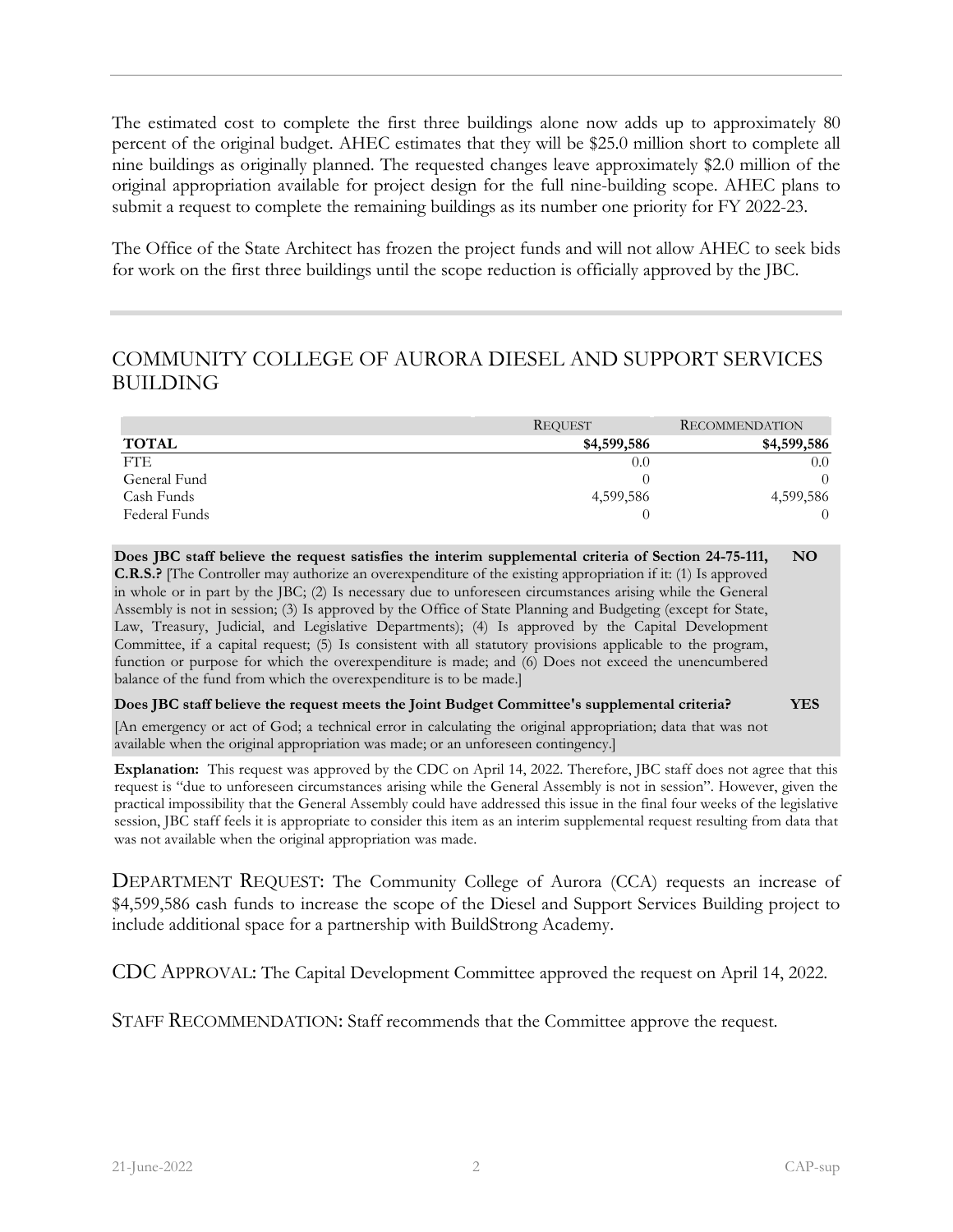#### STAFF ANALYSIS:

The Diesel and Support Services Building project received an appropriation of \$6,188,439 Capital Construction Funds and \$3,207,440 cash funds in the FY 2021-22 Long Bill. The project constructs a 22,250 square foot Diesel and Support Services Building, co-locating the Community College of Aurora's Diesel Power Mechanics, Campus Facilities, and Information Technology Departments from other facilities currently located on the CentreTech and Lowry campuses.

The Community College of Aurora has identified a new opportunity to partner with BuildStrong Academy, a nonprofit training organization created to solve the construction industry's need for skilled workers, on the existing Diesel and Support Services Building project. With the requested increase, CCA and BuildStrong Academy will create a new training and educational space for students and industry partners that includes four additional homebuilding laboratories, three classrooms, storage space, and office suites. The new building will allow BuildStrong Academy to double its training capacity from 500 to 1,000 students annually.

The total project cost if approved will be \$13,995,465, including \$6,188,439 Capital Construction Fund and \$7,807,026 cash funds. The additional cash funds will come from a variety of sources, including:

- An American Rescue Plan Act (ARPA) grant from Arapahoe County
- Individual donations
- Community College of Aurora Reserves
- Community College of Aurora Foundation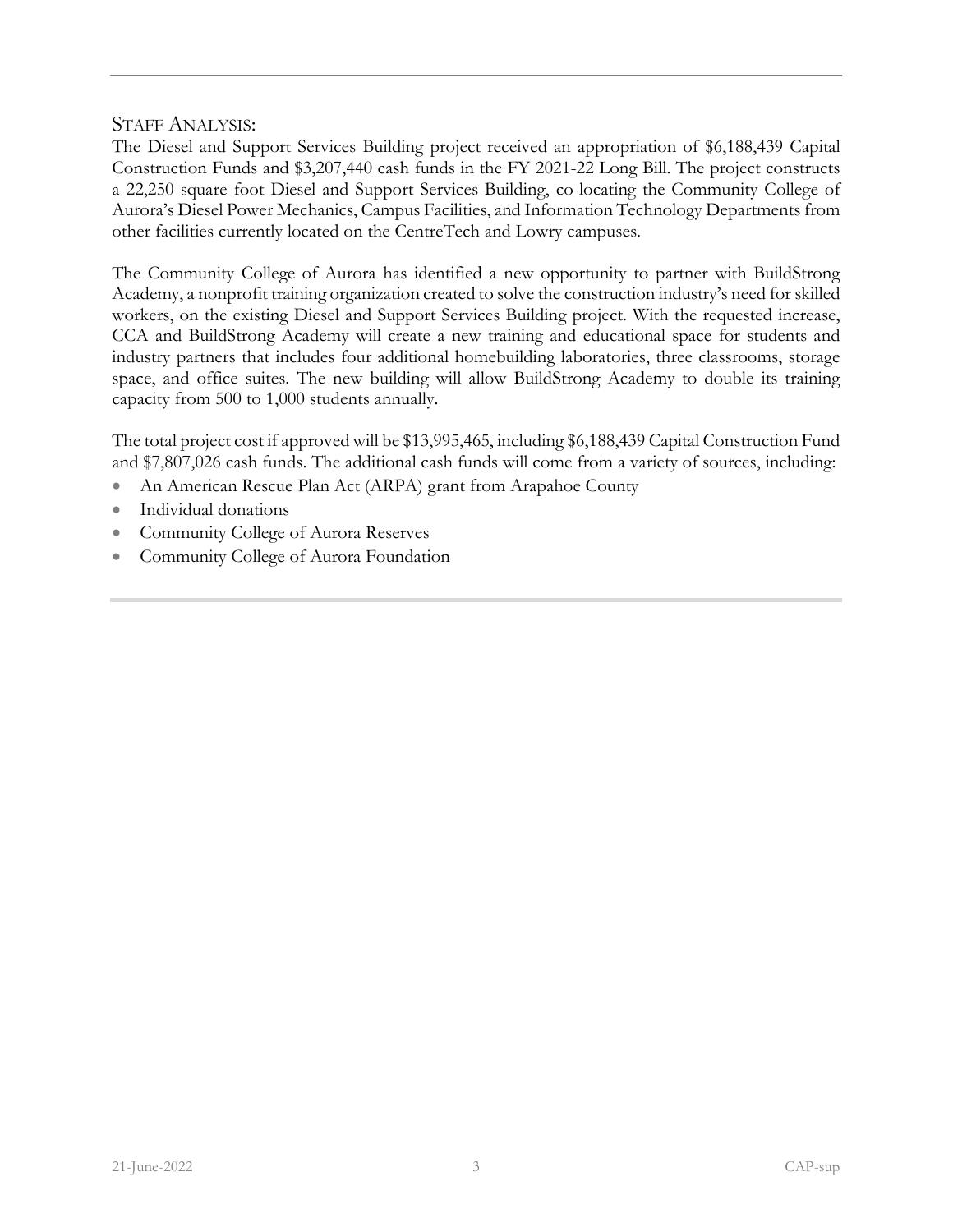Sen. Tammy Story, Chair Rep. Janice Rich Rep. Donald Valdez

Rep. Edie Hooton, Vice-Chair Sen, Rhonda Fields Sen. Jerry Sonnenberg



#### **Capital Development Committee**

State Capitol Building, Room 029 Denver, Colorado 80203-1784 (303) 866-3521

 $\alpha=1$ 



April 14, 2022

Representative Julie McCluskie, Chair Joint Budget Committee 200 East 14th Avenue, Third Floor Denver, CO 80203

Dear Representative McCluskie:

On April 14, 2022, the Capital Development Committee (CDC) considered two regular supplemental requests, one submitted pursuant to Section 24-75-111, C.R.S., and one submitted pursuant to Section 24-75-111.5, C.R.S. The CDC approved the requests as submitted. Table 1 summarizes the requests. Descriptions of the approved requests are attached.

#### Table 1 **Capital Development Committee Recommendation Regular Supplemental Request**

| Department                                |                                                          |                                                                                                                                            |                |       |
|-------------------------------------------|----------------------------------------------------------|--------------------------------------------------------------------------------------------------------------------------------------------|----------------|-------|
| Name                                      | <b>Project Title</b>                                     | <b>Project Short Description</b>                                                                                                           | Cost           | Vote  |
| <b>Community</b><br>College of Aurora     | Diesel and Support<br>Services Building                  | The request is for additional cash funds<br>spending authority to expand the<br>building to include more training and<br>education space.  | \$4,599,586 CF | $6-0$ |
| Auraria Higher<br><b>Education Center</b> | Campus-wide<br><b>HVAC</b> Infrastructure<br>Replacement | The request is for a reduction in scope<br>for the project from nine buildings to<br>three buildings due to increases in<br>project costs. | n/a            | $6-0$ |

If you have questions or concerns, please call Bo Pogue, Legislative Council Staff, at (303) 866-5390.

Sincerely,

Senator Tammy Story Chair, Capital Development Committee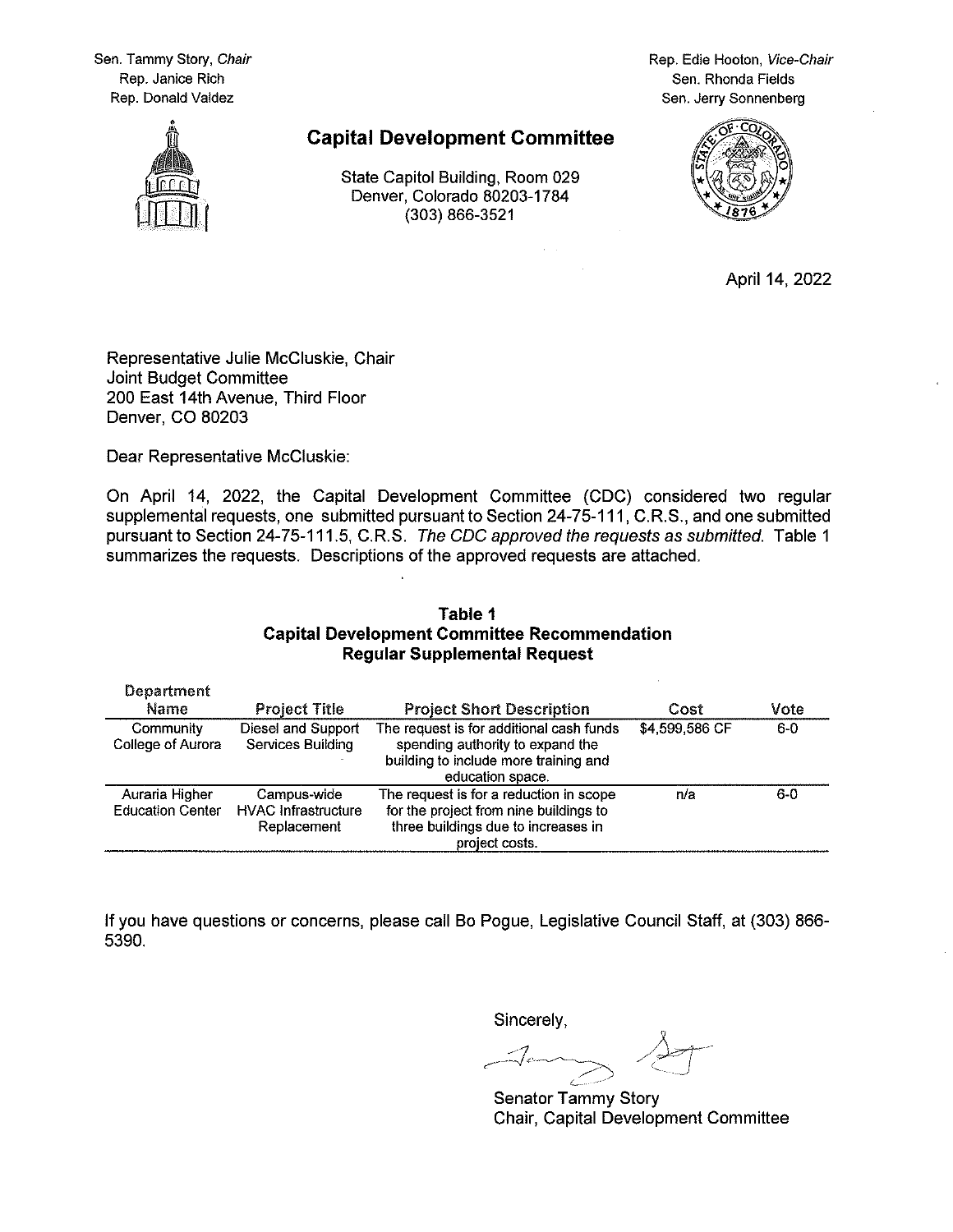**Capital Development Committee Members**  $\mathbf{c}$ : Joint Budget Committee Members Jeanni Stefanik, Governor's Office of State Planning and Budgeting Vanessa Reilly, Governor's Office of State Planning and Budgeting Patrick Broadhead, Colorado Community College System<br>Colleen Walker, Auraria Higher Education Center Ashlee Pate, Department of Higher Education Andrea Uhl, Joint Budget Committee Staff Amanda Bickel, Joint Budget Committee Staff Capital Development Committee Staff

 $\bar{z}$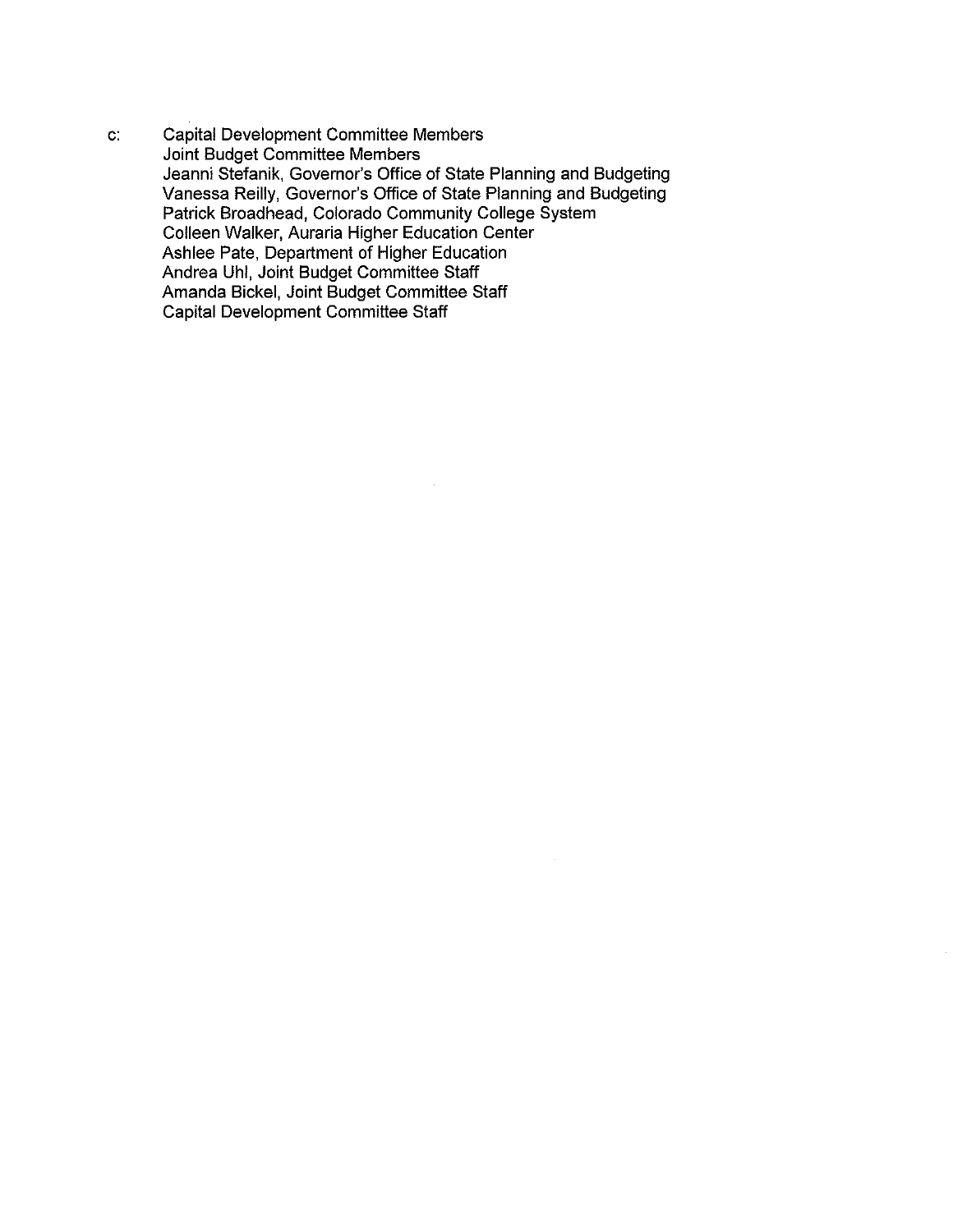#### **Community College of Aurora**

**Diesel and Support Services Building** 

**MOTION** Approve the supplemental request from Community College of Aurora to increase cash funds spending authority for FY 2021-22 for the Diesel and Support Services Building project (\$4,599,586 CF).

#### **GENERAL INFORMATION**

#### 1. Which supplemental criterion does the request meet?

A new partnership opportunity between Community College of Aurora's (CCA) Diesel and Support Services project and the BuildStrong Academy of Colorado emerged after the approval of the initial appropriation.

#### 2. Which projects will be restricted to fund the supplemental request?

No emergency restriction is required because this is a regular supplemental. Further, additional state funds are not sought under the request.

#### 3. Has the request been approved by OSPB and CCHE?

#### PRIOR APPROPRIATION AND SUPPLEMENTAL REQUEST INFORMATION

| <b>Fund Source</b> | <b>Prior Appropriations</b> | <b>Supplemental Request</b> | <b>Future Requests</b> | <b>Total Costs</b> |
|--------------------|-----------------------------|-----------------------------|------------------------|--------------------|
| <b>CCF</b>         | \$6,188,439                 | \$0                         | -50                    | \$6,188,439        |
| CF                 | \$3,207,440                 | \$4,599,586                 | \$0                    | \$7,807,026        |
| Totals             | \$9,395,879                 | \$4,599,586                 | \$0                    | \$13,995,465       |

The appropriation to be amended was authorized in the following bill:

#### **REASON FOR SUPPLEMENTAL REQUEST**

CCA is requesting additional cash funds spending authority to expand the Diesel and Support Services Building to include a new training and education space to provide construction and diesel power mechanics training in partnership with BuildStrong Academy of Colorado. The expansion will include adding four additional homebuilding laboratories, three classrooms, storage space, and office suites. The additional space will allow BuildStrong Academy of Colorado to double their annual training capacity from 500 students to 1,000 students.

#### **SUMMARY OF PROJECT**

The project constructs a 22,250-GSF Diesel and Support Services Building. The project will collocate CCA's Diesel Power Mechanics, Campus Facilities, and Information Technology Departments from other facilities currently located on the CentreTech and Lowry campuses. The new building will include faculty offices, meeting rooms, student collaboration space, equipment labs, classrooms, a machine shop, a hydraulics lab, a tool room, an engine/transmission lab, a welding lab, and storage rooms for the Diesel Power Mechanics program, It will also provide new offices and other space for the Campus Facilities Department, which includes maintenance, custodial, grounds, shop/equipment, tool, mail/receiving, locker room, and other storage areas.

2018-085

Unforeseen Contingency

Yes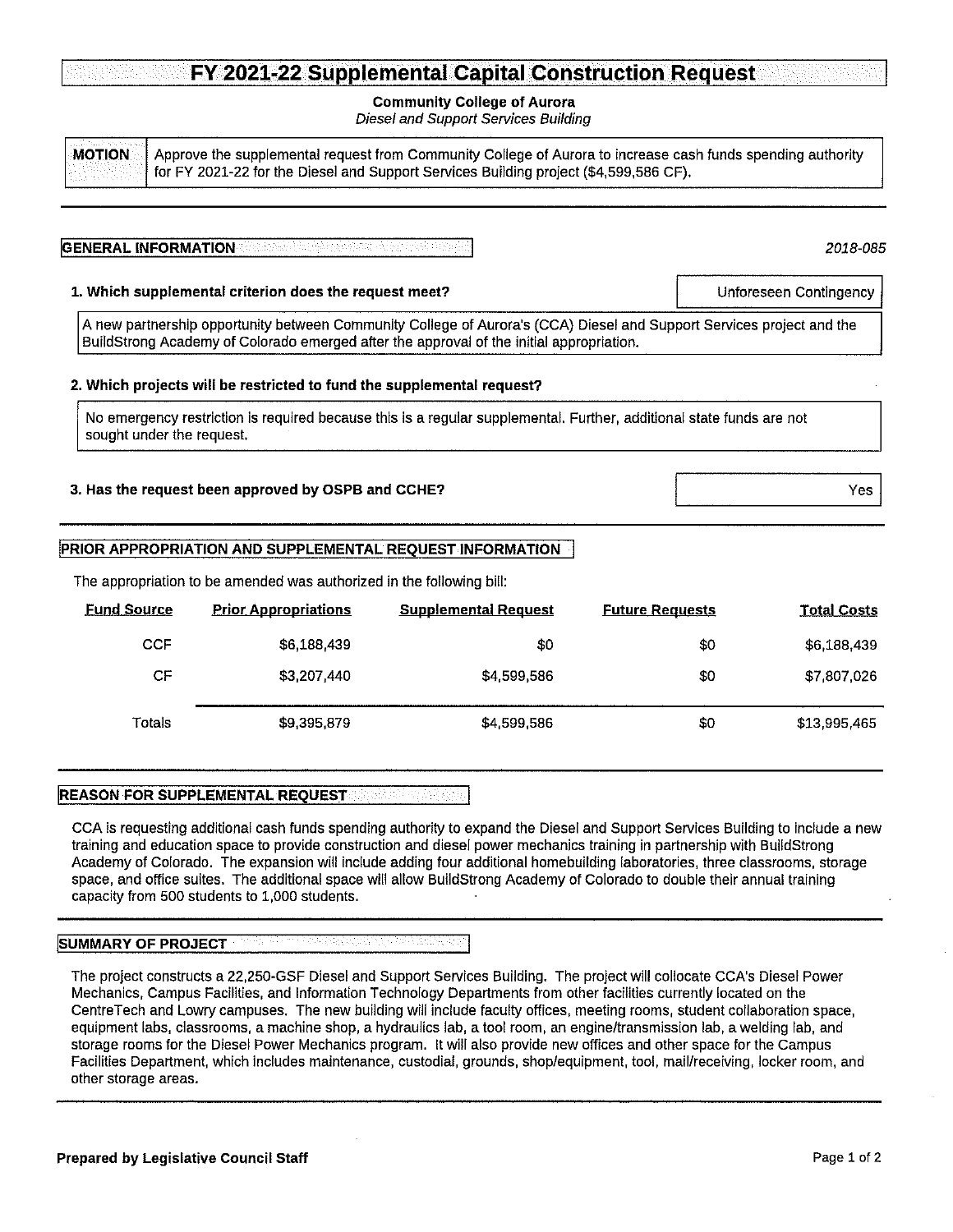#### **Community College of Aurora**

**Diesel and Support Services Building** 

**MOTION** Approve the supplemental request from Community College of Aurora to increase cash funds spending authority for FY 2021-22 for the Diesel and Support Services Building project (\$4,599,586 CF).

#### **QUESTIONS / OUTSTANDING ISSUES**

1. What is the source of the additional cash funds?

Here is the breakdown for the cash portion of the CCA project:

Total Cash - \$7,807,026

- a) Arapahoe County ARPA Grant = \$3.5m
- b) Individual Direct Donations = \$2m
- $c)$ CCA Reserves = \$1.5m
- $\mathbf{d}$ CCA Foundation =  $$807,026$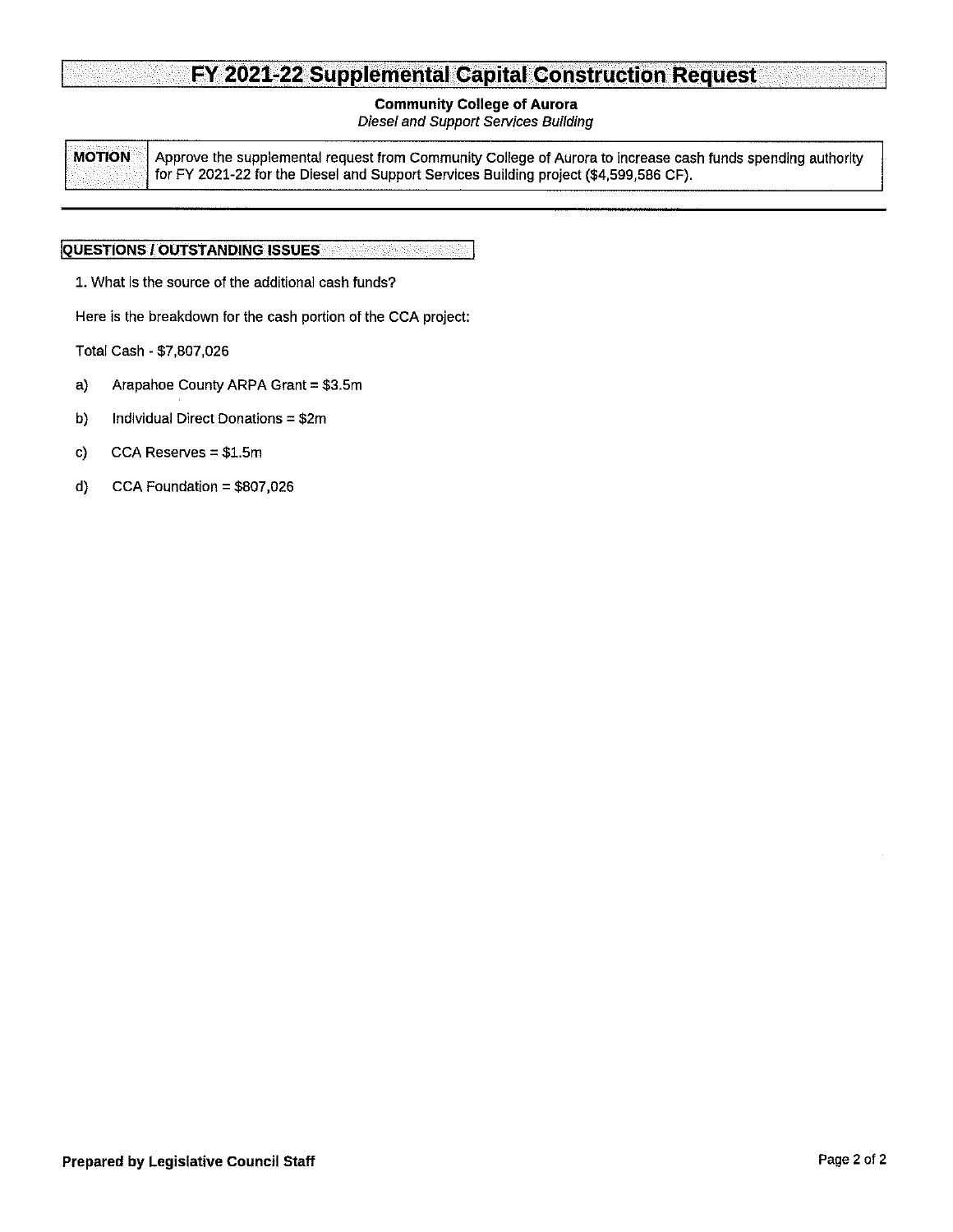#### **Auraria Higher Education Center**

Campus-wide HVAC Infrastructure Replacement (Capital Renewal)

Approve the supplemental request from the Auraria Higher Education Center to reduce the scope of the Campus-**MOTION** wide HVAC Infrastructure Replacement (Capital Renewal) project from nine buildings to three.

#### **GENERAL INFORMATION**

2020-055

New Data

#### 1. Which supplemental criterion does the request meet?

Costs for the project have come in well over original projections. In response, the university has elected to reduce the scope of the project's work from nine buildings to three.

#### 2. Which projects will be restricted to fund the supplemental request?

An emergency restriction is not required since no additional state funds are sought under the request.

#### 3. Has the request been approved by OSPB and CCHE?

#### PRIOR APPROPRIATION AND SUPPLEMENTAL REQUEST INFORMATION

The appropriation to be amended was authorized in the following bill:

| <b>Fund Source</b> | <b>Prior Appropriations</b> | <b>Supplemental Request</b> | <b>Future Requests</b> | <b>Total Costs</b> |
|--------------------|-----------------------------|-----------------------------|------------------------|--------------------|
| <b>CCF</b>         | \$20,353,100                | \$0                         | \$0                    | \$20,353,100       |
| CF                 | \$210,000                   | \$0                         | \$0                    | \$210,000          |
| Totals             | \$20,563,100                | \$0                         | \$0                    | \$20,563,100       |

#### **REASON FOR SUPPLEMENTAL REQUEST SERVICES**

The Auraria Higher Education Center (AHEC) reports that costs for the project are now well above original projections. For instance, renovations in the Central Classroom Building under the project are now projected to cost \$7.8 million, up from an original estimate of \$3.6 million (a 118.6 percent increase), and renovation costs for the West Classroom Building are now \$6.7 million, up from \$1.8 million (a 270.0 percent increase). In response, AHEC has elected to reduce the scope of the project from nine buildings to three, at a cost of \$17.0 million, with a corresponding reduction of square footage impacted from 1,250,00 GSF to 800,000 GSF. The remaining \$3.5 million in funding will be used for project design for all nine buildings, along with other nonconstruction work.

Yes